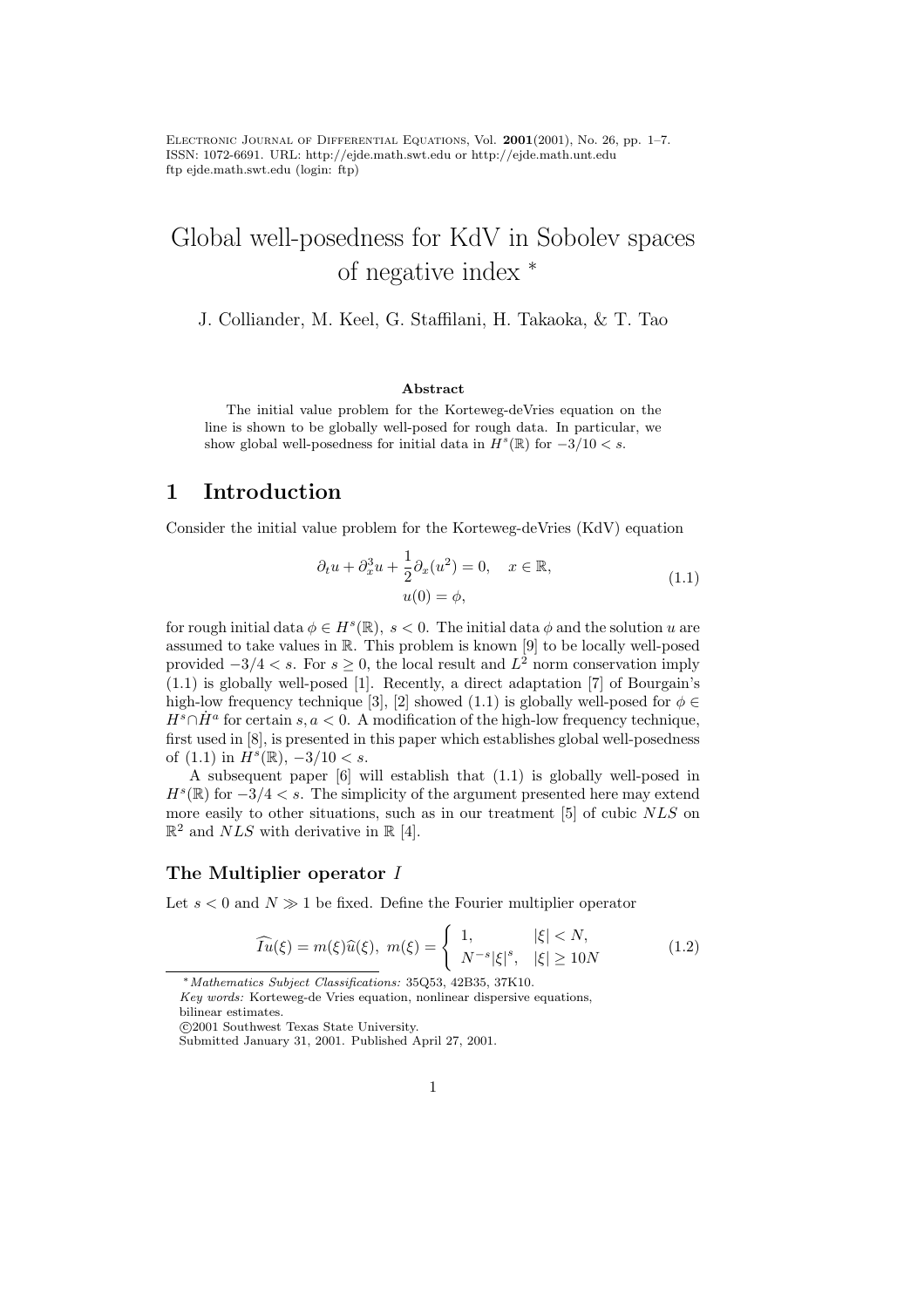with m smooth and monotone. The operator I (barely) maps  $H^s(\mathbb{R}) \longrightarrow L^2(\mathbb{R})$ . Observe that on low frequencies  $\{\xi : |\xi| < N\}$ , I is the identity operator. Note also that I commutes with differential operators. The operator  $I^{-1}$  is the Fourier multiplier operator with multiplier  $\frac{1}{m(\xi)}$ .

## An almost  $L^2$  conservation property of  $(1.1)$

Let  $\phi \in H^s(\mathbb{R}), -3/4 < s < 0$  in (1.1). There is a  $\delta = \delta(\|\phi\|_{H^s}) > 0$  such that (1.1) is well-posed for  $t \in [0, \delta]$ . We observe using the Fundamental Theorem of Calculus, the equation, and integration by parts that

$$
||Iu(\delta)||_{L^{2}}^{2} = ||Iu(0)||_{L^{2}}^{2} + \int_{0}^{\delta} \frac{d}{d\tau} (Iu(\tau), Iu(\tau))d\tau,
$$
  
\n
$$
= ||Iu(0)||_{L^{2}}^{2} + 2 \int_{0}^{\delta} (I\dot{u}(\tau), Iu(\tau))d\tau,
$$
  
\n
$$
= ||Iu(0)||_{L^{2}}^{2} + 2 \int_{0}^{\delta} (I(-u_{xxx} - \frac{1}{2}\partial_{x}[u^{2}])(\tau), Iu(\tau))d\tau
$$
  
\n
$$
= ||Iu(0)||_{L^{2}}^{2} + \int_{0}^{\delta} (I(-\partial_{x}[u^{2}]), Iu)d\tau.
$$

Finally, we add  $0 = \int_0^{\delta} \int \partial_x (I(u)^2) I(u) d\tau$  to observe

$$
||Iu(\delta)||_{L^2}^2 = ||Iu(0)||_{L^2}^2 + \int_0^{\delta} \int \partial_x \left\{ (I(u))^2 - I(u^2) \right\} Iu \, dx d\tau. \tag{1.3}
$$

This last step enables us to take advantage of some internal cancellation. We apply Cauchy-Schwarz as in [10] and bound the integral above by

$$
\left\| \partial_x \left\{ (I(u))^2 - I(u^2) \right\} \right\|_{X^{\delta}_{0, -\frac{1}{2} -}} \|Iu\|_{X^{\delta}_{0, \frac{1}{2} +}}.
$$
\n(1.4)

The space  $X_{s,b}^{\delta}$  of functions of space-time is defined via the Fourier restriction norm  $||u||_{X_{s,b}^{\delta}} = \inf{||w||_{X_{s,b}}} := ||(1+|k|)^{s}(1+|\tau-k^3|)^{b} \widehat{w}(k,\tau)||_{L_{k,\tau}^2} : w =$ u for  $t \in [0, \delta]$ .

Remark 1 An effort to find a term providing more cancellation than  $\int_0^{\delta} \int \partial_x (I(u))^2 I(u) d\tau$  used above led to the general procedure described in [6].

Proposition 1 (A variant of local well-posedness) The initial value problem (1.1) is locally well-posed in the Banach space

 $I^{-1}L^2 = \{ \phi \in H^s \text{ with norm } ||I\phi||_{L^2} \}$  with existence lifetime  $\delta$  satisfying

$$
\delta \gtrsim ||I\phi||_{L^2}^{-\alpha}, \text{ for some } \alpha > 0,
$$
\n(1.5)

and moreover

$$
||Iu||_{X^{\delta}_{0,\frac{1}{2}+}} \leq C||I\phi||_{L^{2}}.\tag{1.6}
$$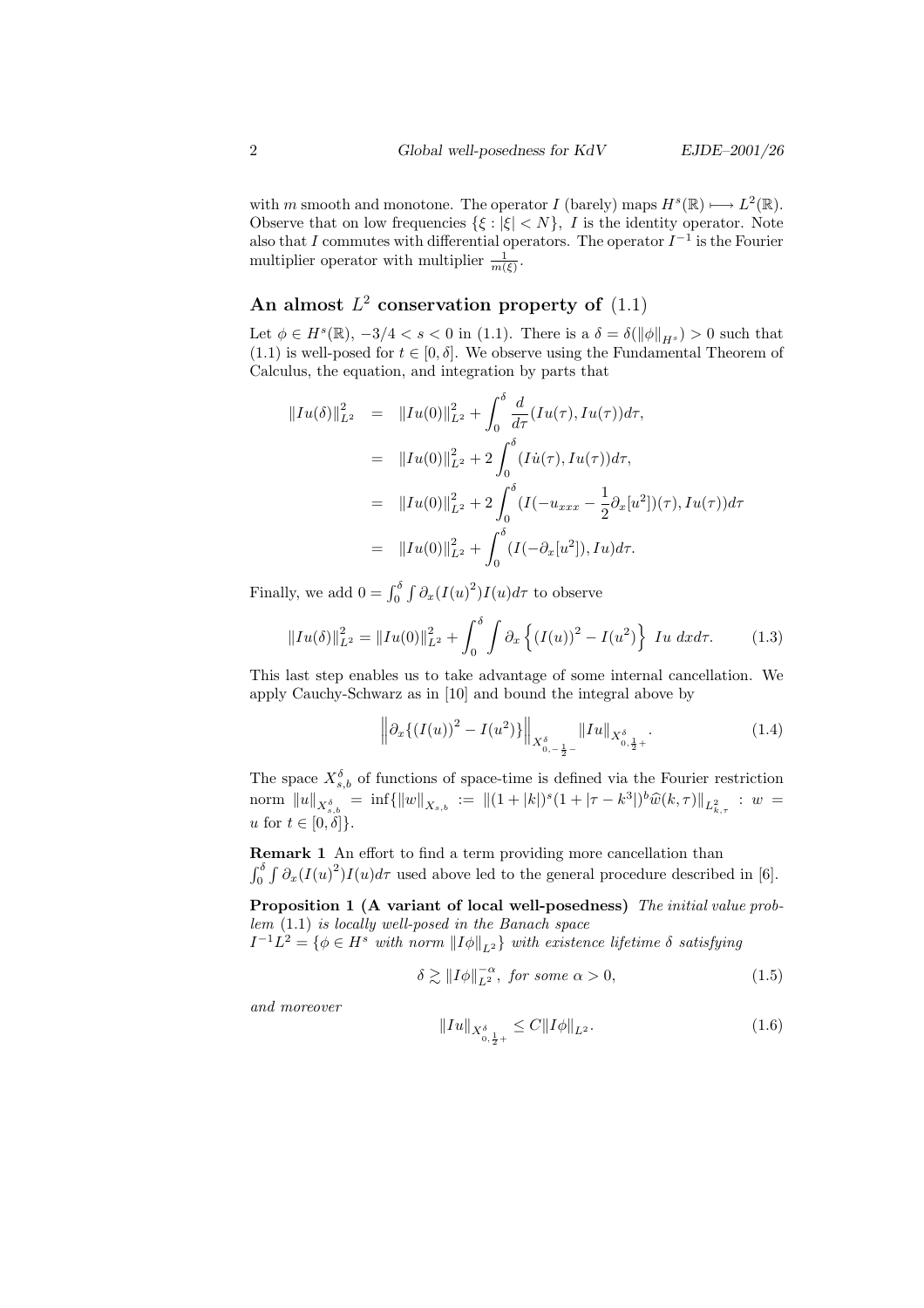This proposition is not difficult to prove using the argument in [9]. Using Duhamel's formula and  $X_{s,b}$  space properties reduces matters to proving the bilinear estimate

$$
\|\partial_x I(uv)\|_{X_{0,-\frac{1}{2}+}}\leq C\|Iu\|_{X_{0,\frac{1}{2}+}}\|Iv\|_{X_{0,\frac{1}{2}+}}\qquad \qquad (1.7)
$$

to obtain the contraction. The space-time norm bound is then implied by the contraction estimate. The estimate (1.7) follows from the next proposition and the bilinear estimate of Kenig, Ponce and Vega [9].

Proposition 2 (Extra smoothing) The bilinear estimate

$$
\|\partial_x \{ I(u)I(v) - I(uv) \} \|_{X^{\delta}_{0, -\frac{1}{2}^-}} \leq CN^{-\frac{3}{4}+} \| Iu \|_{X^{\delta}_{0, \frac{1}{2}+}} \| Iv \|_{X^{\delta}_{0, \frac{1}{2}+}}.
$$
 (1.8)

holds.

Recall the bilinear estimate  $\|\partial_x(uv)\|_{X_{0,-\frac{1}{2}+}} \leq C \|u\|_{X_{0,\frac{1}{2}+}} \|v\|_{X_{0,\frac{1}{2}+}}$  from [9]. Proposition 2 reveals a smoothing beyond the recovery of the first derivative for the particular quadratic expression encountered above in (1.3). We prove Proposition 2 in the next section.

The required pieces are now in place for us to give the proof of global wellposedness of (1.1) in  $H^s(\mathbb{R}), -3/10 < s$ . Global well-posedness of (1.1) will follow if we show well-posedness on  $[0, T]$  for arbitrary  $T > 0$ . We re-normalize things a bit via scaling. If u solves (1.1) then  $u_\lambda(x,t) = \left(\frac{1}{\lambda}\right)^2 u(\frac{x}{\lambda}, \frac{t}{\lambda^3})$  solves (1.1) with initial data  $\phi_{\lambda}(x,t) = \left(\frac{1}{\lambda}\right)^2 \phi\left(\frac{x}{\lambda}\right)$ . Note that u exists on [0, T] if and only if  $u_{\lambda}$  exists on [0,  $\lambda^{3}T$ ]. A calculation shows that

$$
||I\phi_{\lambda}||_{L^{2}} \leq C\lambda^{-\frac{3}{2}-s}N^{-s}||\phi||_{H^{s}}.
$$
\n(1.9)

Here  $N = N(T)$  will be selected later but we choose  $\lambda = \lambda(N)$  right now by requiring

$$
C\lambda^{-\frac{3}{2}-s}N^{-s}\|\phi\|_{H^s} \sim 1 \implies \lambda \sim N^{-\frac{2s}{3+2s}}.\tag{1.10}
$$

We now drop the  $\lambda$  subscript on  $\phi$  by assuming that

$$
||I\phi||_{L^2} = \epsilon_0 \ll 1\tag{1.11}
$$

and our goal is to construct the solution of  $(1.1)$  on the time interval  $[0, \lambda^3T]$ .

The local well-posedness result of Proposition 1 shows we can construct the solution for  $t \in [0,1]$  if we choose  $\epsilon_0$  small enough. The almost  $L^2$  conservation property shows  $||Iu(1)||_2^2 \le ||Iu(0)||_2^2 + N^{-\frac{3}{4}+} ||Iu||_{X_{0,\frac{1}{2}+}}^3$ . Using (1.6) and (1.11) gives

$$
||Iu(1)||_2^2 \le \epsilon_0^2 + N^{-\frac{3}{4}+}.
$$

We can iterate this process  $N^{\frac{3}{4}-}$  times before doubling  $||I_u(t)||_{L^2}$ . Therefore, we advance the solution by taking  $N^{\frac{3}{4}-}$  time steps of size  $O(1)$ . We now restrict s by demanding that

$$
N^{\frac{3}{4}-} \gtrsim \lambda^3 T = N^{\frac{-6s}{3+2s}} T \tag{1.12}
$$

is ensured for large enough N, so  $s > -3/10$ .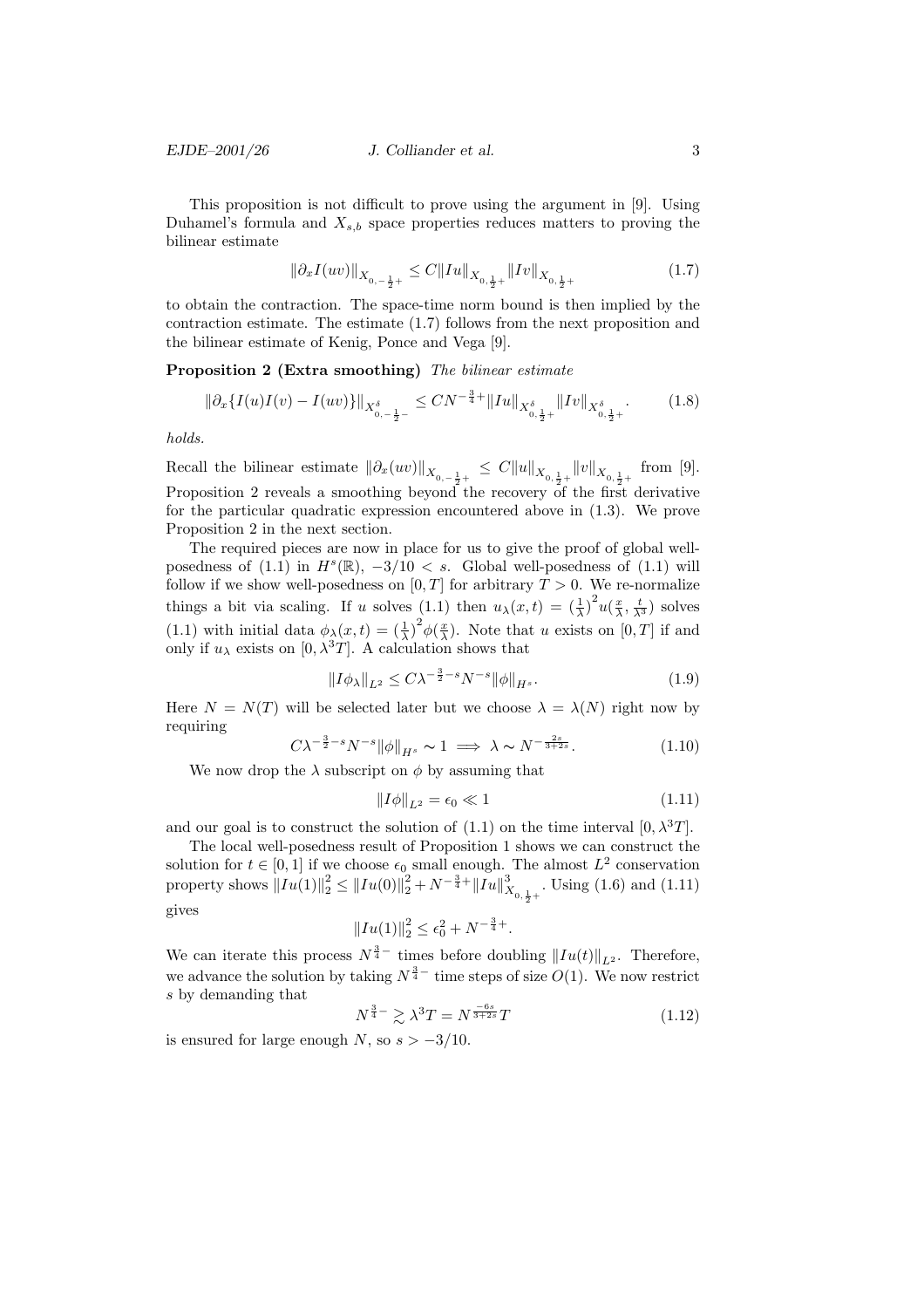## 2 Proof of the bilinear smoothing estimate

This section establishes Proposition 2. We distinguish the very low frequencies  $\{\xi : |\xi| \leq 1\}$ , the low frequencies  $\{\xi : 1 \leq |\xi| \leq \frac{1}{2}N\}$  and the high **frequencies**  $\{\xi : \frac{1}{2}N \lesssim |\xi|\}.$  Decompose the factor u in the bilinear estimate by writing  $u = u_{vl} + u_l + u_h$  with  $\hat{u}_l$  supported on the low frequencies and similarly for the very low and high frequency pieces. We decompose  $v$  the same way. Since  $I$  is the identity operator on the low and very low frequencies, we can assume one of the factors  $u, v$  in the estimate to be shown has its Fourier transform supported in the high frequencies. Symmetry allows us to assume  $u = u<sub>h</sub>$ and we need to consider the three possible interactions of  $u_h$  with  $v_{vl}$ ,  $v_l$  and  $v_h$ . Finally, since we are considering (weighted)  $L^2$  norms, we can replace  $\hat{u}$  and  $\hat{w}$  and  $\hat{w}$  are therefore that  $\hat{u}$   $\hat{v} > 0$  $\hat{v}$  by  $|\hat{u}|$  and  $|\hat{v}|$ . Assume therefore that  $\hat{u}, \hat{v} \ge 0$ .

#### Very low/high interaction

An explicit calculation shows that

$$
\mathcal{F}\left(\partial_x\{I(u_hv_{vl})-I(u_h)v_{vl}\}\right)(\xi) = \int_{\xi=\xi_1+\xi_2} i\xi[m(\xi)-m(\xi_1)]\widehat{u_h}(\xi_1)\widehat{v_{vl}}(\xi_2),\tag{2.1}
$$

where  $\mathcal F$  denotes the Fourier transform. The mean value theorem gives

$$
|m(\xi) - m(\xi_1)| \le |m'(\tilde{\xi_1})||\xi_2|,
$$

which may be interpolated with the trivial estimate to give

$$
|m(\xi) - m(\xi_1)| \le CN^{-s} |\xi_1|^s |\xi_1|^{-\theta} |\xi_2|^\theta
$$
\n(2.2)

for  $0 \le \theta \le 1$ . Recall that m was defined to be smooth and monotone in (1.2). Therefore, upon defining  $\mathcal{F}(\nabla^{\theta} f)(\xi) = |\xi|^{\theta} \widehat{f}(\xi)$ , we can write

$$
|\mathcal{F}(\partial_x\{I(u_hv_{vl})-I(u_h)v_{vl}\})(\xi)| \leq |\mathcal{F}(\partial_x(\nabla^{-\theta}I(u_h)(\nabla^{\theta}v_{vl}))(\xi)|.
$$

We now estimate the left side of the bilinear estimate in this interaction by

$$
\left\|\partial_x(\nabla^{-\theta}I(u_h))(\nabla^{\theta}v_{vl})\right\|_{X_{0,\frac{1}{2}+}}\tag{2.3}
$$

and by the bilinear estimate of Kenig, Ponce and Vega

$$
\leq C \|\nabla^{-\theta} I(u_h)\|_{X_{0,\frac{1}{2}+}} \|\nabla^{\theta} v_{vl}\|_{X_{0,\frac{1}{2}+}}.\tag{2.4}
$$

The frequency support of  $v_{vl}$  shows that  $\|\nabla^{\theta}v_{vl}\|_{X_{0,\frac{1}{2}+}} \lesssim \|v_{vl}\|_{X_{0,\frac{1}{2}+}}$ . A moments thought shows

$$
\left\|\nabla^{-\theta}I(u_h)\right\|_{X_{0,\frac{1}{2}+}} \le N^{-\theta} \|I(u_h)\|_{X_{0,\frac{1}{2}+}} \tag{2.5}
$$

and the claim of the Proposition follows for the (very low)(high) interaction by choosing  $\theta > 3/4$ .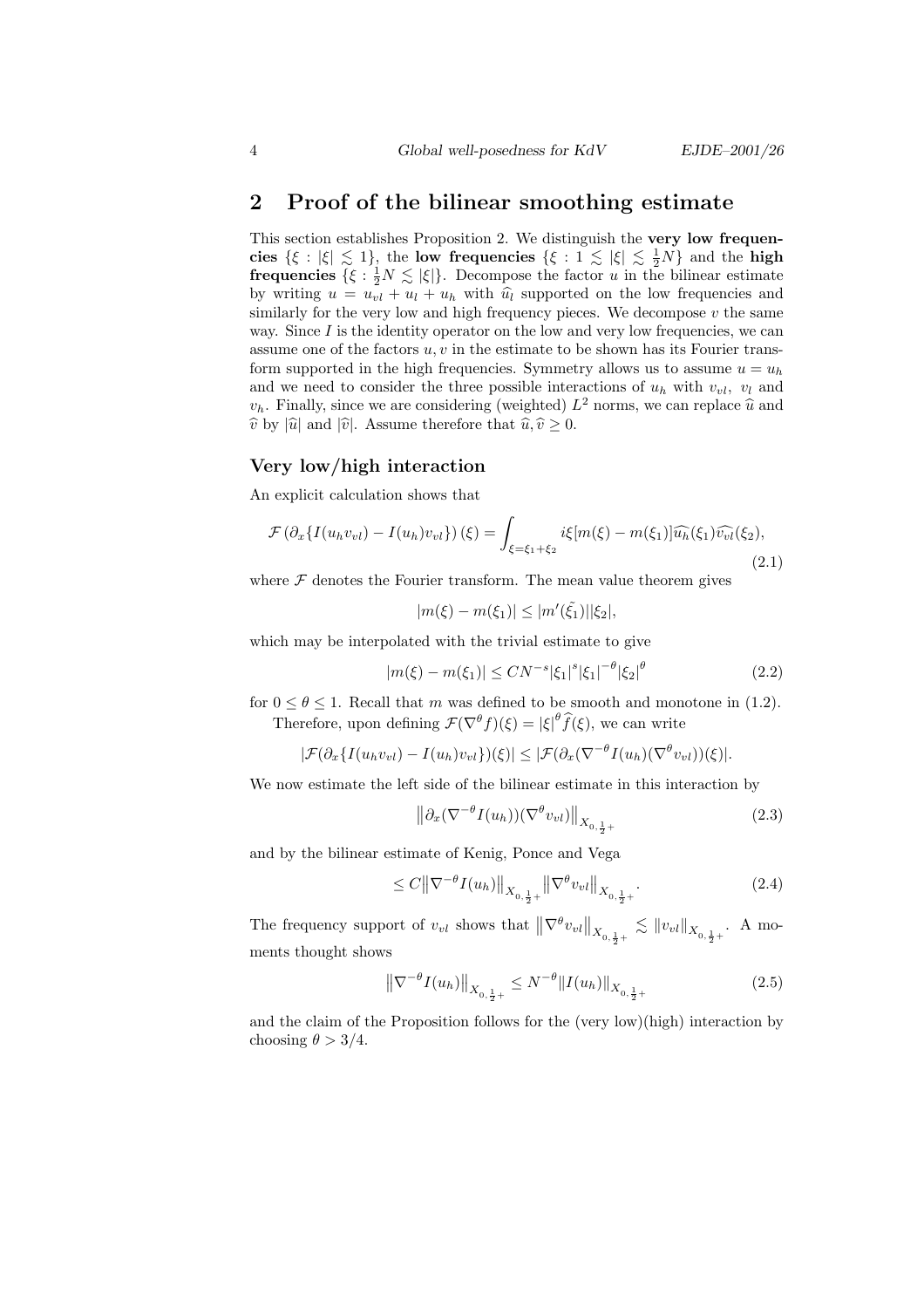#### Low/high interaction

The preceding calculations reduce matters to controlling

$$
\left\|\partial_x \nabla^{-\theta} I(u_h) \nabla^{\theta} v_l\right\|_{X_{0,\frac{1}{2}+}}\tag{2.6}
$$

and we know that  $\widehat{u_h}$  and  $\widehat{v_l}$  are supported outside the very low frequencies.

**Lemma 1** Assume  $\hat{u}$  and  $\hat{v}$  are supported outside  $\{|\xi| < 1\}$ . Then

$$
\left\|\partial_x(uv)\right\|_{X_{\alpha,-\frac{1}{2}+}} \leq C \|u\|_{X_{-\gamma_1,\frac{1}{2}+}} \|v\|_{X_{-\gamma_2,\frac{1}{2}+}} \tag{2.7}
$$

provided

$$
\alpha - (\gamma_1 + \gamma_2) < \frac{3}{4},
$$
  
\n
$$
\alpha - \gamma_i < \frac{1}{2}, i = 1, 2.
$$

We will apply the lemma momentarily with  $\alpha = 0, \gamma_1 = \gamma_2 = -3/8 +$ .

The proof of the lemma is contained in the proof of Theorem 2 in [7]. In particular, the support properties on  $\hat{u}$ ,  $\hat{v}$  reduce matters to considering Cases A.3, A.4, A.6, B.3, B.4, B.5 and B.6 in [7]. The restriction  $\alpha - (\gamma_1 + \gamma_2) < 3/4$ arises in Case A.4.c.ii of [7] which is the region containing the counterexample of [9]. Case B.4.b of [7] requires the other condition  $\alpha - \gamma_i < \frac{1}{2}$ .

The lemma applied to (2.6) gives

$$
\le C\big\|\nabla^{-\theta}I(u_h)\big\|_{X_{-\frac{3}{8}+,\frac{1}{2}+}}\big\|\nabla^{\theta}v_l\big\|_{X_{-\frac{3}{8}+,\frac{1}{2}+}}.
$$

Setting  $\theta = \frac{3}{8} - \text{leaves}$ 

$$
C \Big\|\nabla^{-\frac{3}{4}+} I(u_h)\Big\|_{X_{0,\frac{1}{2}+}} \|v_l\|_{X_{0,\frac{1}{2}+}} \leq CN^{-\frac{3}{4}+} \|I(u_h)\|_{X_{0,\frac{1}{2}+}} \|v_l\|_{X_{0,\frac{1}{2}+}}
$$

which was to be shown.

#### High/high interaction

In this region of the interaction, we do not take advantage of any cancellation and estimate the difference with the triangle inequality

$$
\|\partial_x\{I(u_h)I(v_h)\}\|_{X_{0,-\frac{1}{2}+}}+\|\partial_x\{I(u_hv_h)\}\|_{X_{0,-\frac{1}{2}+}}.
$$

For the first contribution we use the lemma to get

$$
||I(u_h)||_{X_{-\frac{3}{8}+\frac{1}{2}+}}||I(v_h)||_{X_{-\frac{3}{8}+\frac{1}{2}+}} \leq N^{-\frac{3}{4}+}||I(u_h)||_{X_{0,\frac{1}{2}+}}||I(v_h)||_{X_{0,\frac{1}{2}+}}.\tag{2.8}
$$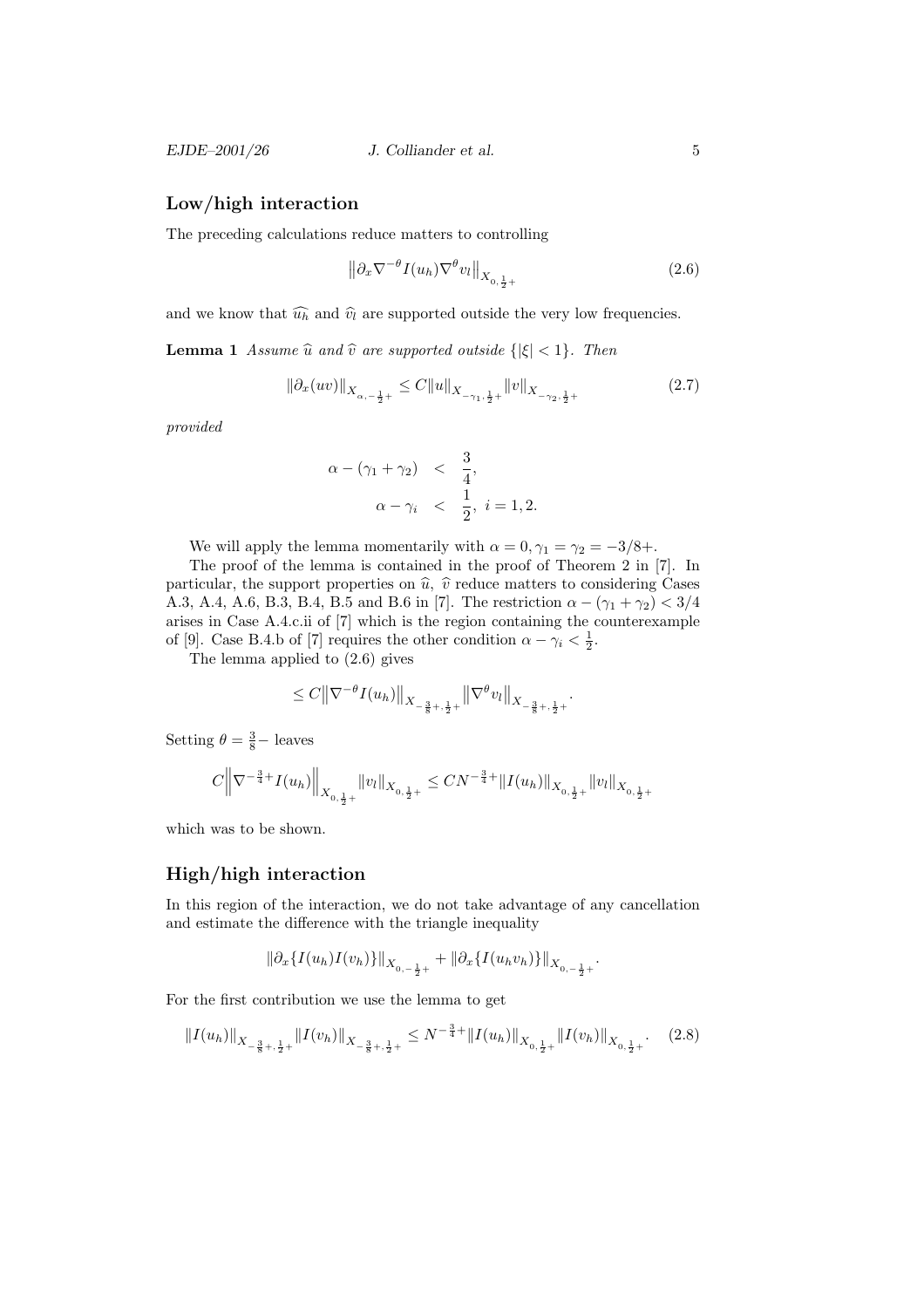The second contribution is bounded by throwing away I and applying the lemma,

$$
\begin{array}{lcl} \displaystyle \| \partial_x \{ u_h v_h \} \|_{X_{0, -\frac{1}{2}+}} & \leq & \displaystyle \| u_h \|_{X_{-\frac{3}{8}+, \frac{1}{2}+}} \| u_h \|_{X_{-\frac{3}{8}+, \frac{1}{2}+}} \\ \\ & \leq & N^{-\frac{3}{8}+s+} \| u_h \|_{X_{s, \frac{1}{2}+}} N^{-\frac{3}{8}+s+} \| v_h \|_{X_{s, \frac{1}{2}+}} \\ \\ & \leq & N^{-\frac{3}{4}+} \| u_h \|_{X_{0, \frac{1}{2}+}} \| v_h \|_{X_{0, \frac{1}{2}+}} . \end{array}
$$

Acknowledgments J.E.C. is supported in part by an N.S.F. Postdoctoral Research Fellowship. M.K. is supported in part by N.S.F. Grant DMS 9801558. G.S. is supported in part by N.S.F. Grant DMS 9800879 and by a Terman Award. T.T. is a Clay Prize Fellow and is supported in part by grants from the Packard and Sloan Foundations.

## References

- [1] J. Bourgain. Fourier transform restriction phenomena for certain lattice subsets and applications to nonlinear evolution equations I,II. Geom. Funct. Anal., 3:107–156, 209–262, 1993.
- [2] J. Bourgain. Refinements of Strichartz' inequality and applications to 2D-NLS with critical nonlinearity. International Mathematical Research Notices, 5:253–283, 1998.
- [3] J. Bourgain. Global solutions of nonlinear Schrödinger equations. American Mathematical Society, Providence, RI, 1999.
- [4] J. Colliander, M. Keel, G. Staffilani, H. Takaoka, and T. Tao. Global wellposedness for Schrödinger equations with derivative. Submitted to  $SIAM$ J. Math. Anal., 2001.
- [5] J. Colliander, M. Keel, G. Staffilani, H. Takaoka, and T. Tao. Global wellposedness of 2d NLS. (in preparation), 2001.
- [6] J. Colliander, M. Keel, G. Staffilani, H. Takaoka, and T. Tao. Global wellposedness of KdV and modified KdV on R and T. (preprint), 2001.
- [7] J. E. Colliander, G. Staffilani, and H. Takaoka. Global wellposedness of KdV below  $L^2$ . Mathematical Research Letters,  $6(5,6)$ :755–778, 1999.
- [8] M. Keel and T. Tao. Local and Global Well-Posedness of Wave Maps on  $\mathbb{R}^{1+1}$  for Rough Data. International Mathematical Research Notices, 21:1117–1156, 1998.
- [9] C. Kenig, G. Ponce, and L. Vega. A bilinear estimate with applications to the KdV equation. J. Amer. Math. Soc., 9:573–603, 1996.